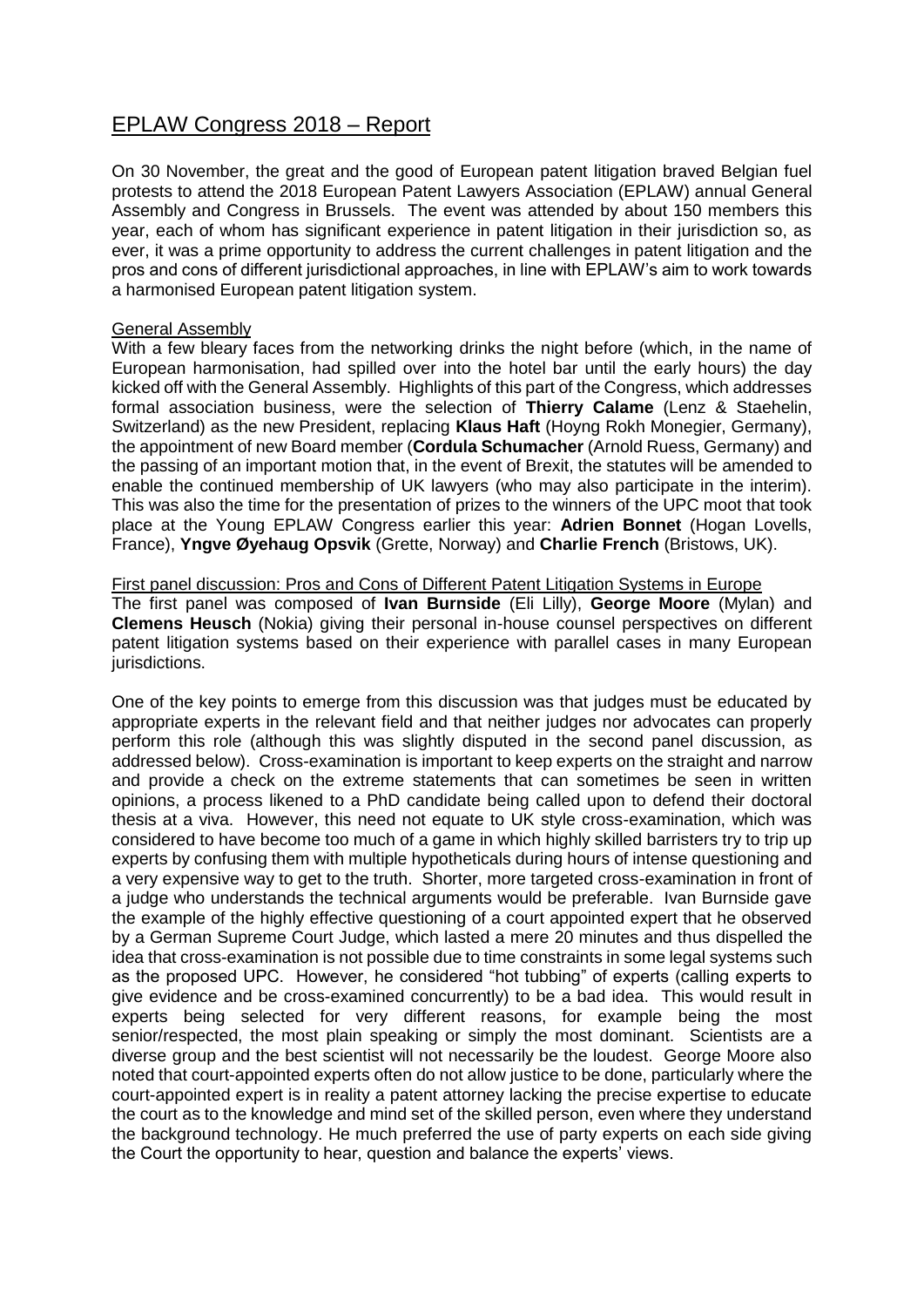A further topic for discussion was disclosure requests and whether courts should allow for document production on request. Ivan Burnside expressed the view that fishing expeditions are costly and rarely productive for anyone, and the UK approach to standard disclosure is appropriate in some cases but should not be ordered automatically. However, there are examples where the availability of disclosure is important, such as Drug Master Files (DMFs), which are usually in the control of one party and very relevant to a case, but not available to the public (including the opposing party in litigation). The Enforcement Directive provides the means to access such documents but many jurisdictions are resistant to making even narrow orders for disclosure.

Moving onto case management, Ivan Burnside noted that this is highly desirable and a pretrial review in particular can be very helpful, for example where it is used to reduce the scope of, or remove the need for, cross-examination where there is no dispute between witnesses. However, litigants can be prejudiced by case management and cases can be won or lost on case management decisions. Bearing this in mind, the lack of any appeal mechanism for most case management decisions is a major concern and the UPC when it comes must allow fast review of case management decisions. George Moore added that preliminary opinions can also be helpful and help to focus the issues at trial but they must be made available well in advance.

In relation to venues for litigation from a life sciences perspective, George Moore noted that the preferred venue for revocation actions across Europe is in fact the EPO as businesses want cheap, efficient and reliable systems and the EPO is the best on offer, so patent litigators should not lose sight of this. In relation to the different courts across Europe, the venue is decided by the patent and the product rather than the individual. George distinguished between two types of case: (i) strategic cases (usually before the drug loses market exclusivity); and (ii) repeated cases across Europe after exclusivity has expired, recent examples being the multiple European cases relating to tadalafil, tenofovir and sustainedrelease quetiapine. For strategic cases, particular courts are selected for different reasons but the most popular courts are the UK, Germany, Netherlands and occasionally France due to their established track record in patent litigation. Businesses are looking for a reliable, determinative judgment that will be transportable to other jurisdictions and will resolve the issues in dispute. However, businesses would not normally litigate the second type of case in these countries (the generic markets are too small in the UK and the Netherlands and the court fees are too high in Germany). George also noted that, for the second type of case, most courts get to the same result in the end, despite the different court systems.

Clemens Heusch emphasised the different needs of electronics/tech sector companies holding very large numbers of patents and for them the crucial importance of SEPs with the associated question of FRAND licensing. Referring to the multi-jurisdictional patent litigation between Nokia and Apple a few years ago, this had involved 12 separate jurisdictions and required him to choose the most complementary selection of multiple jurisdictions rather than select a single jurisdiction from possible alternatives. Infringement claimants look for a sufficient size of market covered by the rights to be asserted and a sufficiently effective remedy to put pressure on the defendant. Time to trial, costs and language of the proceedings are all relevant considerations.

Strong case management such as in the UK can be excellent to encourage early settlement. He had been impressed by the recent UK judgments in SEP/FRAND cases and the willingness of the UK court to put a price tag on FRAND. The difficulties with disclosure and confidentiality in German proceedings had given UK proceedings the edge in his view.

### Second Panel Discussion – Judges Experiences and Views

After a coffee break the Congress resumed with a Judges panel comprising **Judge Jussi Karttunen** (Market Court, Finland), **Judge Andreas Voß** (Oberlandesgericht Karlsruhe,